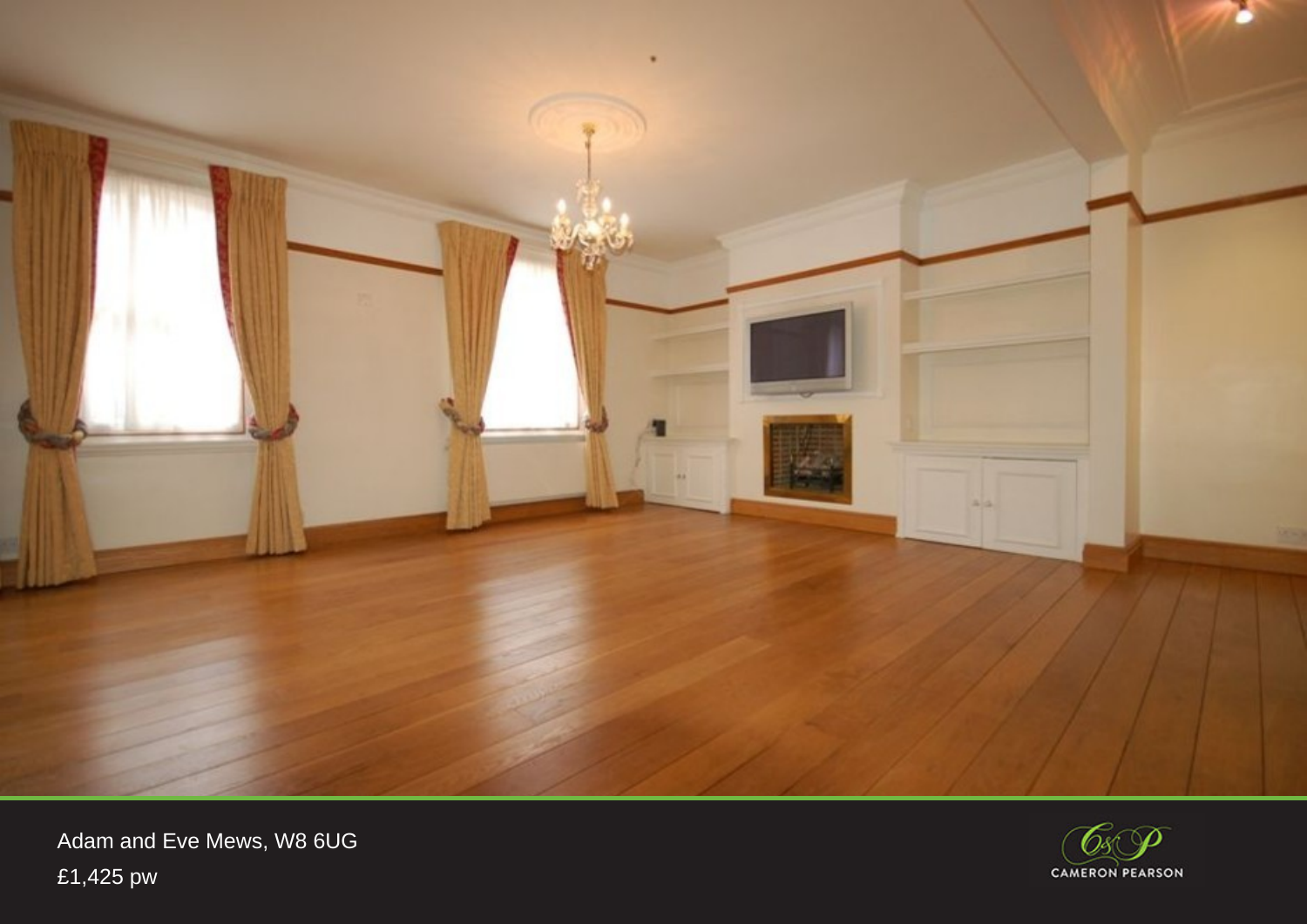





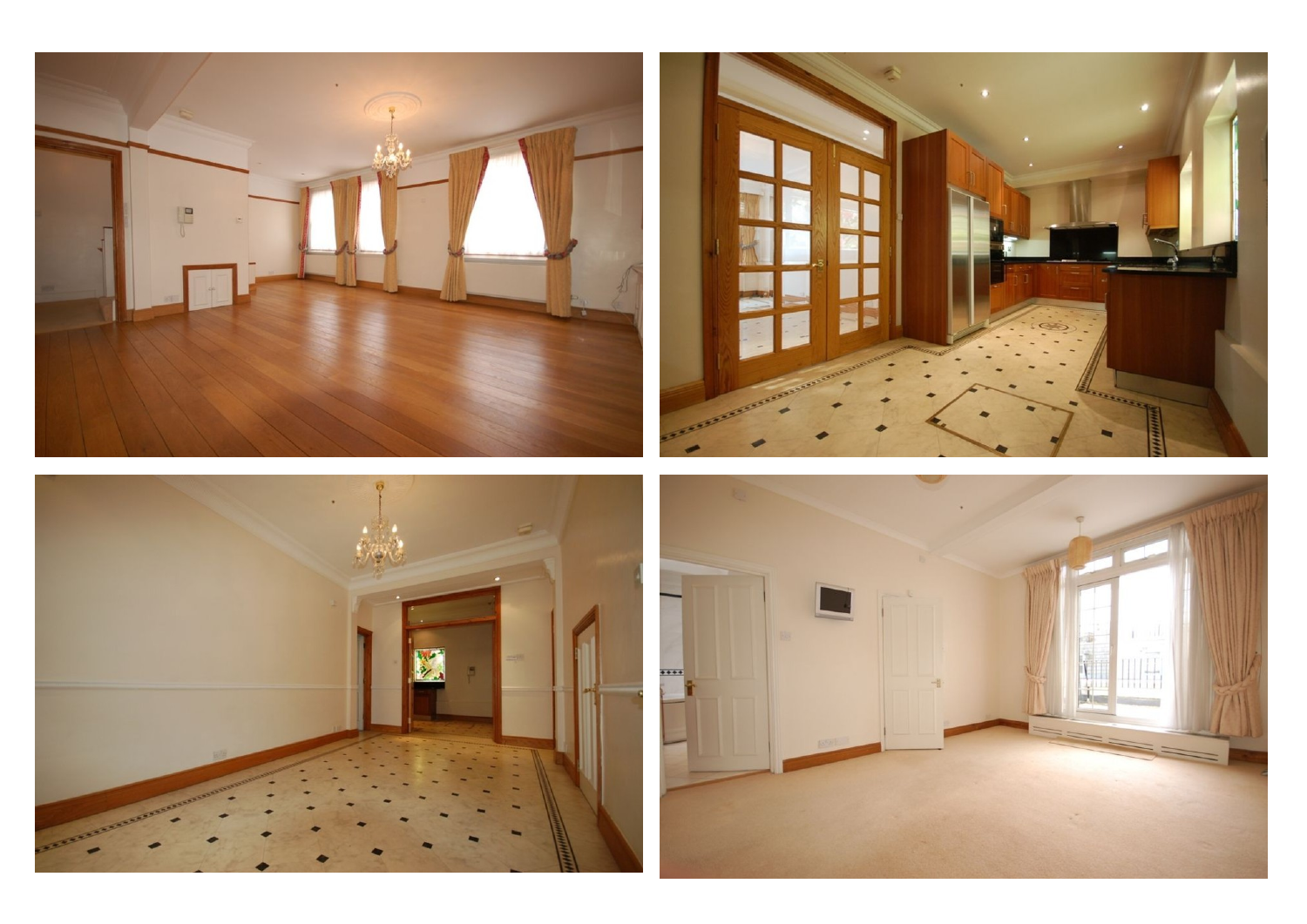## Adam and Eve Mews, W8 6UG

## £1,425 pw



4 Bedrooms 3 Bathrooms 1 Reception **be** 

A stunning Mews House on the sought after Adam and Eve Mews.Finished to an excellent standard the property comprises a large first floor reception, dining room, eat-in kitchen, master bedroom with private terrace, two further double bedrooms, a study and also a garage for private off street parking.Available on an unfurnished basis the property is ideally located on this quiet mews street which is moments from the abundance of boutiques, restaurants and amenities on High Street Kensington.Please contact Cameron Pearson Lettings for further information and to arrange a viewing.



Second Floor



- Wood floors Period •
- No Lower Ground **Communist Communist Communist Communist Communist Communist Communist Communist Communist Communist Communist Communist Communist Communist Communist Communist Communist Communist Communist Communist Com**
- No Walk Ups
- Resident Parking
- 
- 
- **Off Street Parking**